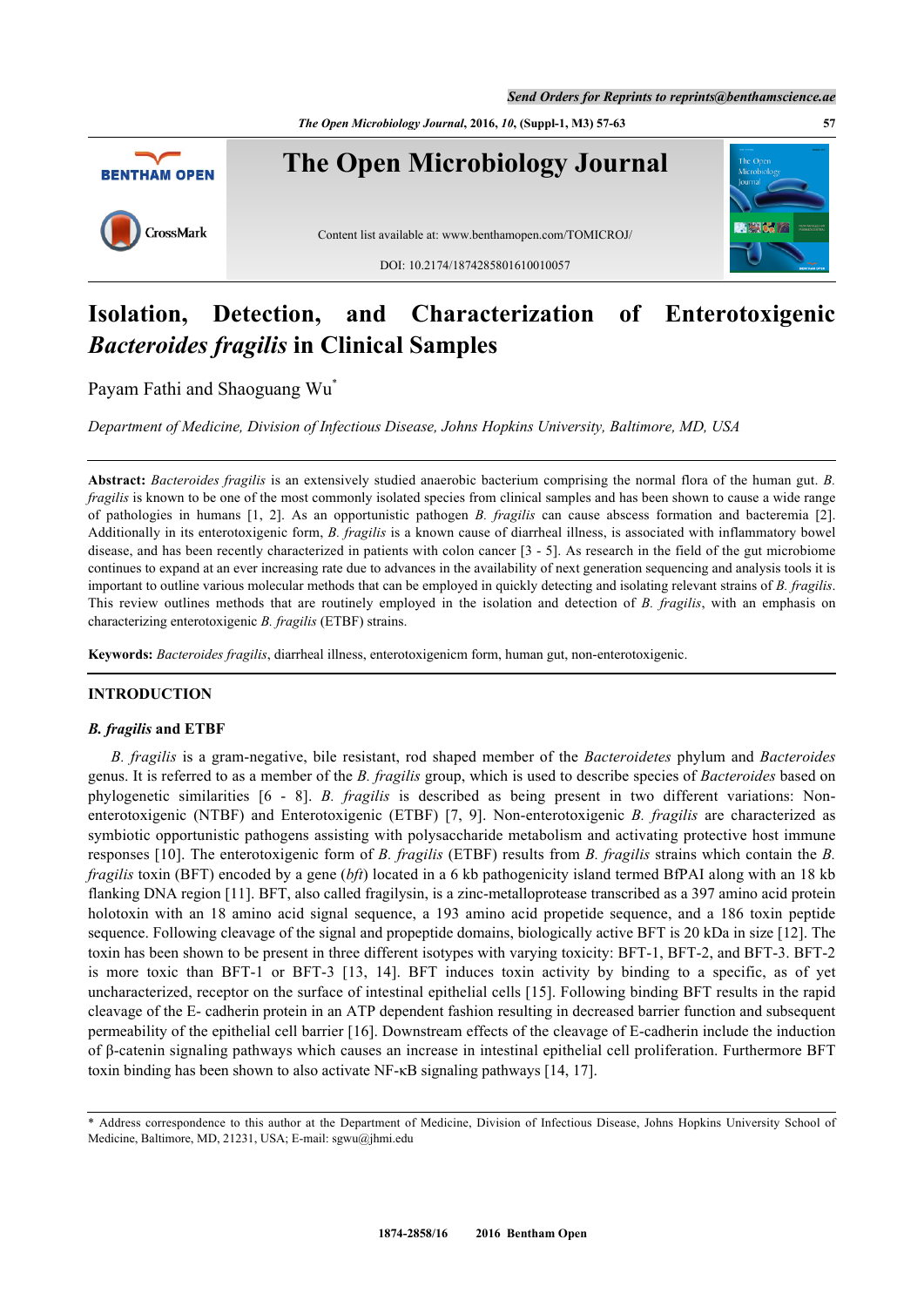#### **Role in Gut Dysbiosis**

*B. fragilis* was initially implicated as a causative agent in lamb diarrheal diseases in the 1980s [\[18\]](#page-5-4). Further studies have implicated ETBF in diarrheal disease in humans and other animal species [\[5](#page-4-8), [19](#page-5-5)]. ETBF infections are now known to cause inflammatory diarrheal illnesses in children and adults[[3\]](#page-4-9). The implication that ETBF is a cause of inflammatory disease is further supported by experiments in animal models which have shown that ETBF infection in mice cause acute symptomatic colitis and persistent inflammation of the colon while NTBF colonized mice exhibited histopathological normality [[20\]](#page-5-6). The ability of ETBF to cause a long lasting inflammatory response in animal models contributes to its potential role as a causative agent in colon cancer. Murine studies utilizing APC/Min mice show that ETBF gavage results in Stat3 and  $T_H$ -17 induced colitis which leads to the development of colon tumors in these mice [\[21](#page-5-7), [22](#page-5-8)]. Studies conducted in human colon cancer populations have shown an increased rate of detection of the *bft* gene in *B. fragilis* isolates of stool samples from patients with colorectal cancer when compared to control populations [[23\]](#page-5-9). More recently, an examination of the mucosa isolated from tumor samples of colorectal cancer patients show higher levels of *bft* in the colon tumor mucosa compared to paired normal tissues [\[4\]](#page-4-10). The ability to properly isolate and characterize *B. fragilis* strains in clinical samples is important in further understanding and elucidating the important interactions between the host gut and its microbiome.

## **METHODS OF ETBF DETECTION**

Currently, simple methods to detect and characterize ETBF colonization or infection in clinical laboratories do not exist. Detection is done through a combination of bacterial isolation and bft gene detection or *in-vitro* evaluation of BFT biological activity.

#### **Basic Microbiologic Approaches to Isolating** *B. fragilis* **Strains**

There are a variety of basic microbiologic techniques used to isolate single strains of *B. fragilis* from a variety of different samples. *B. fragilis* is an obligate anaerobe, therefore, it is important to note that care should be taken to decrease the amount of time collected specimens are exposed to the air. Use of anaerobic jars and transport media will help to increase the specimen viability [\[7](#page-4-2)].

#### **Isolation From Stool**

Stool samples can be collected in two ways: rectal swabs or bulk stool collection. Rectal swabs are streaked on selective media plates and single colonies are isolated and grown separately to test for *B. fragilis* [\[18\]](#page-5-4). Bulk stool collection is more effective in characterizing *B. fragilis* as there is a larger amount of material available for use and the samples can be stored at -80°C for long periods of time without affecting *B. fragilis* isolation ability [[24\]](#page-5-10). Samples collected from bulk stool are then plated on Bacteroides Bile Esculin (BBE) selective media, grown anaerobically at 37°C to selectively grow strains from the *B. fragilis* group. *B. fragilis* grown on BBE media will present as raised grey colonies that have hydrolyzed esculin turning the plate black [\[25](#page-5-11)]. Furthermore, isolation of *B. fragilis* can be enhanced by anaerobically growing a portion of the stool sample in a non-selective broth media such as Brain Heart Infusion (BHI) prior to plating [[24\]](#page-5-10).

### **Isolation From Blood or Tissue**

Tissue samples are also processed for isolation using two methods: broth amplification or tissue homogenization. Broth amplified tissue samples are placed directly in Peptone Yeast Glucose Bile broth (PYGB) following collection. These samples are incubated anaerobically at 37°C and plated on Brucella Blood Agar (BRU) and BBE once turbid. Tissue samples that are processed *via* homogenization are collected in anaerobic transport media, washed in dithiothreitol, and homogenized using a pestle under anaerobic conditions and plated on BRU and BBE following homogenization. Colonies that grow on BRU are then sub-cultured to BBE in order to select for *B. fragilis.* Addition of this extra growth step on BRU non-selective media can increase the isolation rates of *B. fragilis* [[4\]](#page-4-10). In addition to BRU, Brucella Laked Blood Agar with Kanamycin and Vancomycin (LKV) plates have also been used [\[3](#page-4-9)]. The strains isolated using these methods are then saved for further down-stream analysis. Isolation of single colonies using these basic microbiological methods are necessary if characterization of individual *B. fragilis* isolates is required. Rapid testing for the presence or absence of *B. fragilis* can be conducted using fecal DNA extraction techniques if strain isolation is not necessary.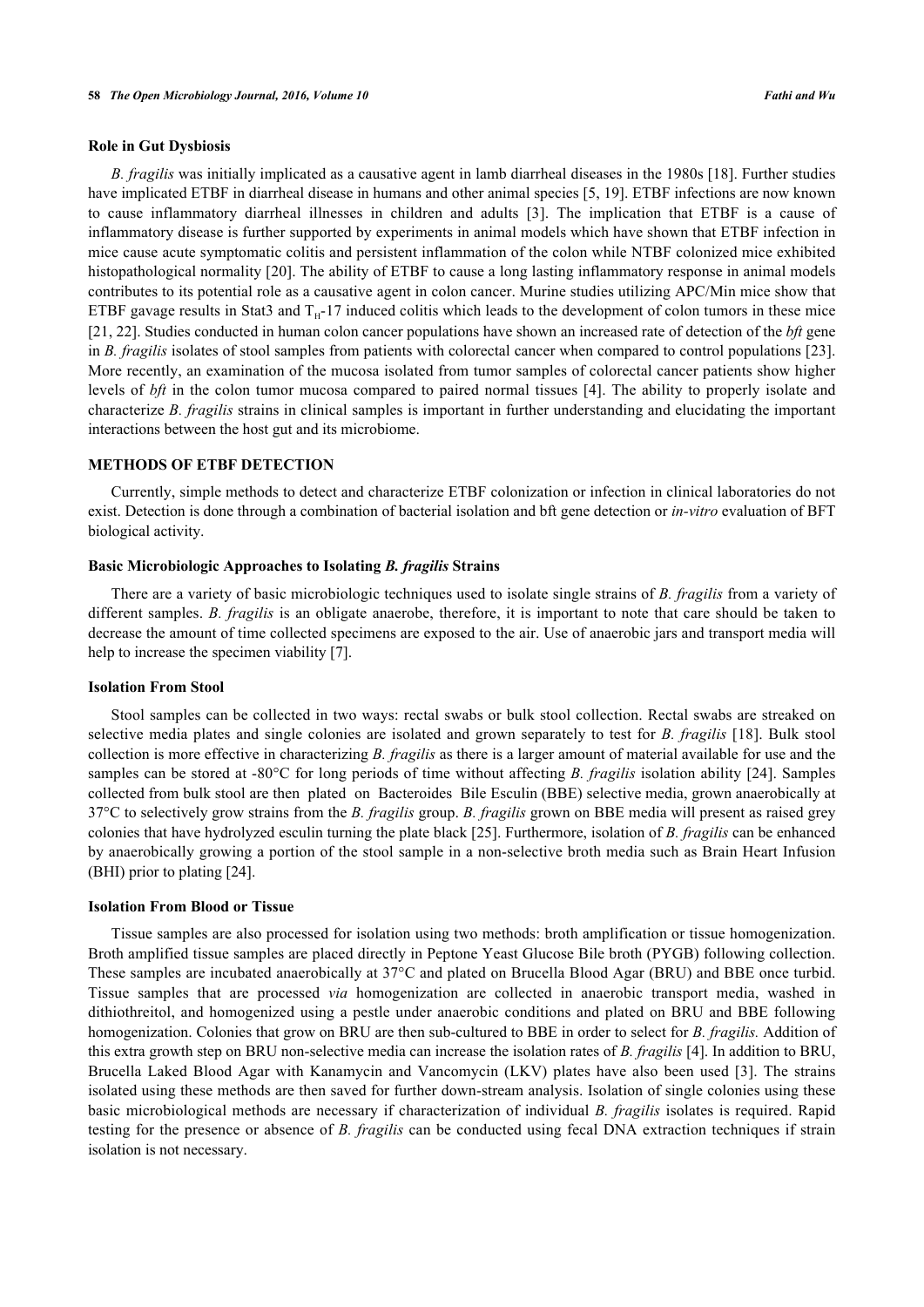## **BFT Toxin Assay**

Early on, BFT biological activity was assessed using lamb ileal loop and reversible ileal tie adult rabbit diarrhea (RITARD) assays [[18,](#page-5-4) [26](#page-5-12)]. These expensive and labor-intensive methods required the injection of isolated strains into sutured intestinal loops to measure subsequent fluid accumulation as a result of toxin response. *In-vitro* detection methods were then developed using cell culture based HT29/C1 cell assay. This cell assay detects as low as 0.5 pM BFT with 100% specificity when compared to lamb ileal loop assay by microscopically observing the cellular morphological changes caused by BFT [[27,](#page-5-13) [28](#page-5-14)]. For more than two decades this cell assay has played an important role in assessing *B. fragilis* isolated from clinical samples in order to diagnose ETBF infection and characterize the relative amount of toxin produced by ETBF strains. In the laboratory setting, this assay has been widely used to elucidate the mechanism through which BFT effects intestinal cells[[16](#page-5-2), [17,](#page-5-3) [29,](#page-5-15) [30](#page-5-16)]. The limitation of this cell assay is the requirement of the cell culture and in most cases, overnight growth of bacterial isolates.

| Primer name                      | Primer sequence $(5' \rightarrow 3')$                                                                     | Reference strain / gene access                 | <b>Bacterial</b><br>target | Gene        | Reference(s)        |
|----------------------------------|-----------------------------------------------------------------------------------------------------------|------------------------------------------------|----------------------------|-------------|---------------------|
| $Leu-3$<br>Leu-4                 | CACTTGACTGTTGTAGATAAAGC<br>CATCTTCATTGCAGCATTATCC                                                         | CR626927.1, AP006841.1,<br>NC_016776.1         | <b>B.</b> fragilis         | leuB        | $[37]$              |
| Leu-Prb<br><b>Bf904F</b>         | TGTGCTTGCTTCCAGTCGTCTATG                                                                                  |                                                |                            |             |                     |
| <b>Bf958R</b><br>Bf923-MGB       | GGCGGTCTTCCGGGTAAA<br>CACACTTCTGCGGGTCTTTGT<br>FAM-TGGCCGACTGCTC-MGBNFO                                   | GU130198; GU130199; GU130200,<br>CR626927      | <b>B.</b> fragilis         | gyrB        | [32, 38]            |
| qHS601F<br>qBAc725R<br>qHS624MGB | <b>GTTGTGAAAGTTTGCGGCTCA</b><br>CAATCGGAGTTCTTCGTGATATCTA<br>FAM-CGTAAAATTGCAGTTGA-MGB                    | ATCC25285/CR626927                             | <b>B.</b> fragilis         | 16S<br>rRNA | [33, 39]            |
| F<br>$\mathbf R$<br>Prob         | <b>TCRGGAAGAAAGCTTGCT</b><br>CATCCTTTACCGGAATCCT<br><b>ACACGTATCCAACCTGCCCTTTACTCG</b>                    | ATCC25285/CR626927                             | <b>B.</b> fragilis         | 16S<br>rRNA | $[31]$ <sup>a</sup> |
| bftF<br>bftR<br>bftProb          | GGG ACA AGG ATT CTA CCA GCT TTA TA<br>ATT CGG CAA TCT CAT TCA TCA TT<br>CGC AAT GGC GAA TCC ATC AGC TAC A | VPI 13784 (bft-1),<br>86-5443-2-2<br>$(bft-2)$ | <b>ETBF</b>                | bft         | [36, 40]            |
| $bf-1F$<br>$bf-1R$<br>bft-1Prob  | GGG ATG TCC TGG TTC A<br>AAT TAT CCG TAT GCT CAG CG<br>CTT CGG ATT TTR AAG CCA GTG GGA TGT C              | AB026625                                       | <b>ETBF</b>                | $bf-1$      |                     |
| $bf-2F$<br>$bf-2R$<br>bft-2Prob  | CTT AGG CAT ATC TTG GCT TG<br>GCG ATT CTA TAC ATG TTC TC<br>CTT CGG ATT TTR AAG CCA GTG GGA TGT C         | AB026626                                       | <b>ETBF</b>                | $bft-2$     | [36, 40]            |
| bft-3F<br>$bf-3R$<br>bft-3Prob   | TTT GGG CAT ATC TTG GCT CA<br>ATC ATC CGC ATG GTT AGC A<br>CTT CGG ATT TTR AAG CCA GTG GGA TGT C          | AB026624                                       | <b>ETBF</b>                | $bf-3$      |                     |

<span id="page-2-0"></span>**Table 1. PCR primer sets used to characterize** *B. fragilis* **and BFT gene isotypes.**

a PCR primers/probes to detect other members in *B. fragilis* group were also described in this report.

#### **PCR Based Detection**

#### *Detection of B. fragilis*

Polymerase chain reactions (PCR) are an important method in *B. fragilis* and BFT detection due to its quick turnaround time (hours) as well as independence from strain viability and storage conditions. PCR based detection allows for flexibility in collection methods used in gathering samples. A large number of PCR methods for the detection of *B. fragilis* have been characterized and previously reported at length in a review by C.L. Sears in 2009, including conventional, nested, and multiplex PCR[[14\]](#page-5-0). Multiplex PCR reactions are more specific with the ability to differentiate between species of the *B. fragilis* group present from a series of four multiplex PCR reactions [[6\]](#page-4-0). More recent real-time PCR (RT-PCR) protocols targeting 16S rRNA for detection of *B. fragilis* group species with lower detection limits were also reported [[31](#page-5-18)]. PCR based on genes specific to *B. fragilis* have also been reported to achieve higher specificity of detection. Beta-isopropylmalate dehydrogenase (*leu*B), a gene used in leucine biosynthesis, and the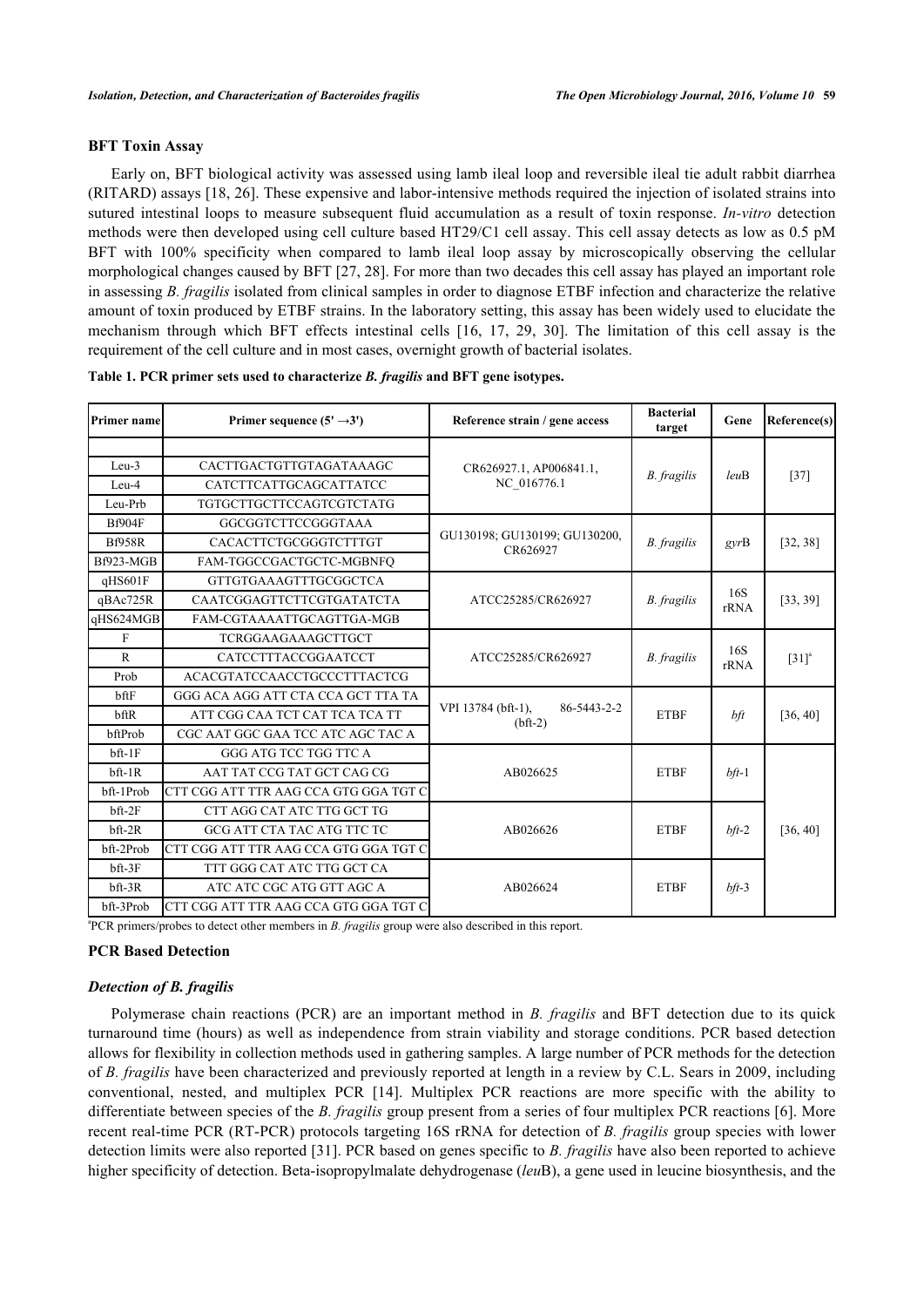B-subunit of DNA gyrase (*gy*B) are both genes that have been used as PCR targets to detect *B. fragilis* [\[32](#page-5-17) - [34](#page-6-6)]. These reports compared RT-PCR protocols with conventional PCR and RT-PCR developed based on a set of primers and probes that amplified 16S rRNA regions conserved among *B. fragilis* group species and concluded that RT-PCRs targeting single-copied genes show better specificity. These PCR protocols are capable to rapidly characterize *B. fragilis* group species and have become an important tool for discerning clinical infections and identification of relevant bacterium.

## *Detection of Enterotoxigenic B. fragilis (ETBF)*

Conventional PCR assays detecting BFT have been successful in determining the specific isotype of toxin present in culture by attempting to identify the presence of *bft* gene. Detection of the *bft* gene without characterization of the toxin isotype has been described using boiled bacterial DNA obtained from cultured isolates [\[3](#page-4-9)]. Multiplex PCR assays able to identify the toxin subtype present in boiled bacterial DNA samples have also been developed [\[35](#page-6-7)]. These assays are able to quickly confirm the identity of relevant clinical strains but are only useful for conventionally isolated bacteria.

### *Real Time PCR Detection of B. fragilis*

Detection methods using real time or quantitative PCR are especially useful to determine the presence of *B. fragilis* in mixed clinical samples. A series of relevant real-time PCR primer sets for the detection of *B. fragilis* and BFT isotypes are shown in Table **[1](#page-2-0)**. Detection of the *bft* gene in DNA extracted directly from stool samples of patients with diarrhea was used in development of a quantitative PCR assay. The developed assay was capable of determining the *bft* gene isotype as well [[36\]](#page-6-4). Development of q-PCR assays capable of directly testing DNA isolated from patient stool is extremely useful in the detection of relevant clinical infections. Other experiments have shown that incubation of stool samples in PYBG broth assists in increasing the sensitivity of detection [\[24](#page-5-10)]. A study comparing conventional and realtime PCR detection of *B. fragilis* indicated that conventional PCR reactions were less sensitive, but the overall turnaround time for detection and analysis was similar [[37\]](#page-6-0).

#### **FUTURE PERSPECTIVES**

Nearly three decades have passed since enterotoxigenic *B. fragilis* was first identified as a pathogen in diarrheal diseases of both human and animals. More recent studies associating ETBF with colorectal cancer highlight the importance of this bacterium in clinical and public health settings [\[4](#page-4-10)].

Traditional bacterial culture method will remain essential for isolation and characterization of *B. fragilis* and ETBF. However, current efforts to simplify anaerobic bacterial culture processes using antioxidants can potentially help with decreasing labor time and sensitivity associated with anaerobic culture processing [[41\]](#page-6-8).

Improving detection methods is especially useful for the clinical diagnostic laboratory. Development of TaqMan RT-PCR based high-throughput direct detection of ETBF from stool and other clinical samples will minimize labor and time involved while allowing for automated interpretation of results with high sensitivity and specificity. Recent commercialized digital PCR (dPCR) technology may become an important tool in detecting ETBF in fecal and environmental samples as it is capable of offering quantifiable and more accurate detection of ETBF directly in the gut microbiome. Recently, a new culture based system termed culturomics has been described [[42](#page-6-9)]. By using various antibiotics and inhibitors this method allows for the selective growth of bacterial species present in low quantities in gut populations. When it is combined with matrix-assisted laser desorption ionization time-of-flight (MALDI-TOF) or 16S rRNA sequencing, this method may provide a way to overcome the drawback of the current metagenomics approach in studying minor populations of the gut microbiome. In the future, this combined system may replace current phenotypic methods in clinical laboratories allowing for rapid identification of microbial species in stool and other samples. ELISAs are very useful tools in being able to detect the presence of pathogens in patient samples. Measurements of human serum samples show that individuals infected with ETBF had increased levels of both IgA and IgG against BFT when compared to controls [[3\]](#page-4-9). A sensitive and specific ELISA assays needs to be optimized and applied to clinical studies as ELISAs will play a crucial role in quick diagnostic tests to characterize ETBF strains in patient samples and allow for a longitudinal investigation of ETBF infections. Current work is being done by this lab to develop a BFT ELISA in order to ultimately develop a rapid test capable of identifying BFT responses in the clinical laboratory.

Within the past two decades there has been tremendous advancements in molecular biology techniques capable of not only detecting clinically relevant information regarding specific pathogens but also in assisting with the determination of specific host-pathogen interactions at a genetic level. The tools outlined in this review are crucial in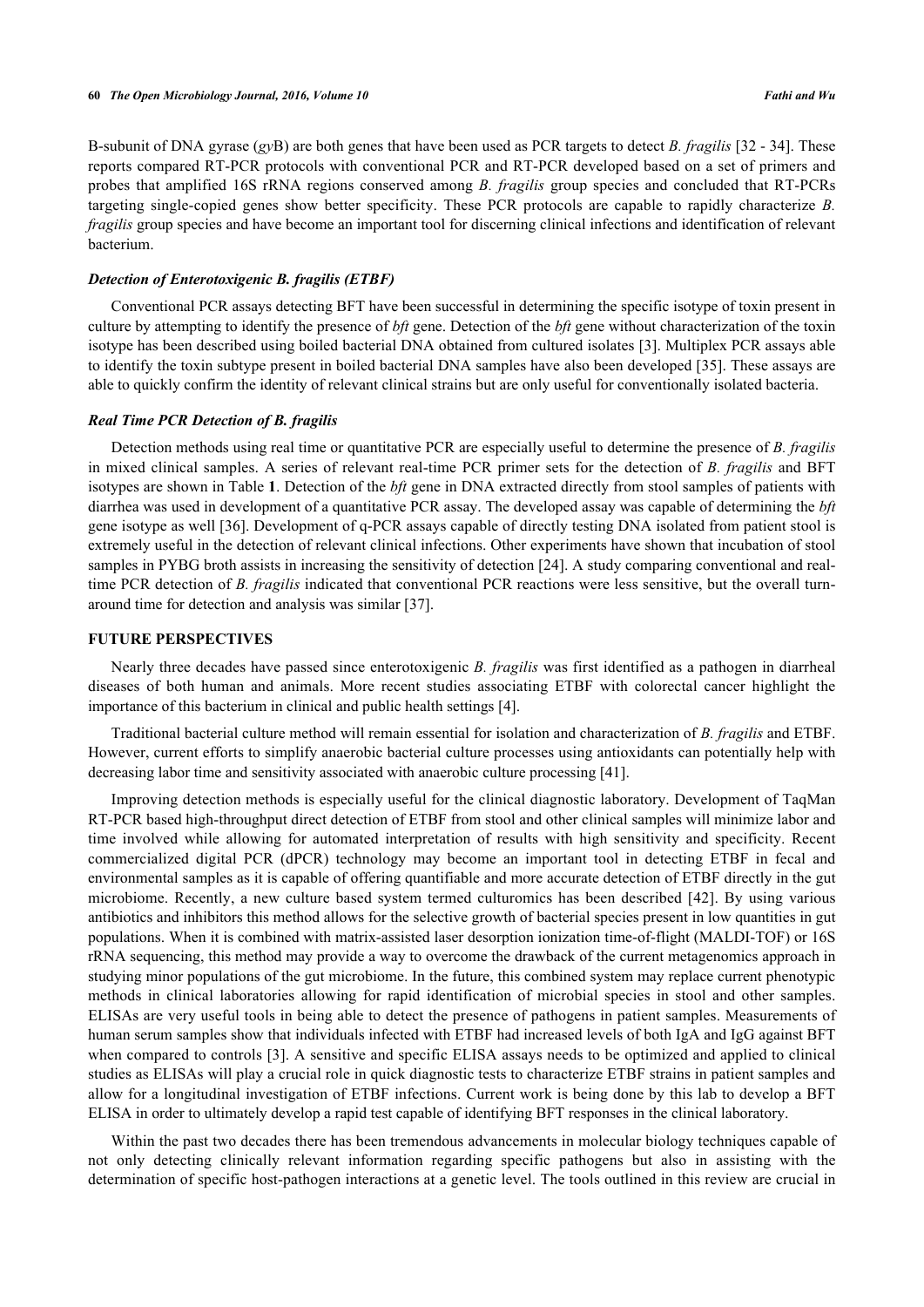assisting in expanding our understanding of these pathogens and their disease relationships. Currently, steps are being taken to increase the sensitivity of many of these detection methods. We hope that further advances in the implementation of molecular biology techniques will allow for a more comprehensive understanding of the role of enterotoxigenic *B. fragilis* in the human gut microbiome.

## **CONCLUSION**

There has been abundant research conducted in an attempt to characterize the role of enterotoxigenic *B. fragilis* in human gut dysbiosis and clinical pathologies. The ability to effectively isolate and characterize these strains from clinical or laboratory specimens is essential for further investigating the important impact these bacterium have on human colon health. In this review we provided a brief overview of the various gross microbiologic techniques used to isolate bacterial colonies from various sample types. Additionally, molecular biology techniques currently available to properly characterize these strains as well as assays to assess biological activity are reviewed. While there are well established techniques suitable for the isolation and characterization of ETBF the implementation of high throughput screening methodologies and immunoassays currently being developed will assist researchers to characterize these species in a more sensitive manner.

## **CONFLICT OF INTEREST**

The authors confirm that this article content has no conflict of interest.

#### **ACKNOWLEDGEMENTS**

Declared none.

# **REFERENCES**

- [1] Polk BF, Kasper DL. *Bacteroides fragilis* subspecies in clinical isolates. Ann Intern Med 1977; 86(5): 569-71. [\[http://dx.doi.org/10.7326/0003-4819-86-5-569](http://dx.doi.org/10.7326/0003-4819-86-5-569)] [PMID: [322563](http://www.ncbi.nlm.nih.gov/pubmed/322563)]
- [2] Goldstein EJ. Anaerobic bacteremia. Clin Infect Dis 1996; 23(Suppl. 1): S97-S101. [\[http://dx.doi.org/10.1093/clinids/23.Supplement\\_1.S97](http://dx.doi.org/10.1093/clinids/23.Supplement_1.S97)] [PMID: [8953114\]](http://www.ncbi.nlm.nih.gov/pubmed/8953114)
- <span id="page-4-9"></span>[3] Sears CL, Islam S, Saha A, *et al.* Association of enterotoxigenic *Bacteroides fragilis* infection with inflammatory diarrhea. Clin Infect Dis 2008; 47(6): 797-803. [\[http://dx.doi.org/10.1086/591130\]](http://dx.doi.org/10.1086/591130) [PMID: [18680416](http://www.ncbi.nlm.nih.gov/pubmed/18680416)]
- <span id="page-4-10"></span>[4] Boleij A, Hechenbleikner EM, Goodwin AC, *et al.* The *Bacteroides fragilis* toxin gene is prevalent in the colon mucosa of colorectal cancer patients. Clin Infect Dis 2015; 60(2): 208-15.
	- [\[http://dx.doi.org/10.1093/cid/ciu787\]](http://dx.doi.org/10.1093/cid/ciu787) [PMID: [25305284](http://www.ncbi.nlm.nih.gov/pubmed/25305284)]
- <span id="page-4-8"></span>[5] Sack RB, Myers LL, Almeido-Hill J, *et al.* Enterotoxigenic *Bacteroides fragilis*: epidemiologic studies of its role as a human diarrhoeal pathogen. J Diarrhoeal Dis Res 1992; 10(1): 4-9. [PMID: [1619243\]](http://www.ncbi.nlm.nih.gov/pubmed/1619243)
- <span id="page-4-0"></span>[6] Liu C, Song Y, McTeague M, Vu AW, Wexler H, Finegold SM. Rapid identification of the species of the *Bacteroides fragilis* group by multiplex PCR assays using group- and species-specific primers. FEMS Microbiol Lett 2003; 222(1): 9-16. [\[http://dx.doi.org/10.1016/S0378-1097\(03\)00296-9\]](http://dx.doi.org/10.1016/S0378-1097(03)00296-9) [PMID: [12757940](http://www.ncbi.nlm.nih.gov/pubmed/12757940)]
- <span id="page-4-2"></span>[7] Wexler HM. Bacteroides: the good, the bad, and the nitty-gritty. Clin Microbiol Rev 2007; 20(4): 593-621. [\[http://dx.doi.org/10.1128/CMR.00008-07](http://dx.doi.org/10.1128/CMR.00008-07)] [PMID: [17934076\]](http://www.ncbi.nlm.nih.gov/pubmed/17934076)
- <span id="page-4-1"></span>[8] Salyers AA. Bacteroides of the human lower intestinal tract. Annu Rev Microbiol 1984; 38: 293-313. [\[http://dx.doi.org/10.1146/annurev.mi.38.100184.001453](http://dx.doi.org/10.1146/annurev.mi.38.100184.001453)] [PMID: [6388494\]](http://www.ncbi.nlm.nih.gov/pubmed/6388494)
- <span id="page-4-3"></span>[9] Wick EC, Sears CL. Bacteroides spp. and diarrhea. Curr Opin Infect Dis 2010; 23(5): 470-4. [\[http://dx.doi.org/10.1097/QCO.0b013e32833da1eb](http://dx.doi.org/10.1097/QCO.0b013e32833da1eb)] [PMID: [20697287\]](http://www.ncbi.nlm.nih.gov/pubmed/20697287)
- <span id="page-4-4"></span>[10] Troy EB, Kasper DL. Beneficial effects of *Bacteroides fragilis* polysaccharides on the immune system. Front Biosci (Landmark Ed) 2010; 15: 25-34. [\[http://dx.doi.org/10.2741/3603\]](http://dx.doi.org/10.2741/3603) [PMID: [20036803](http://www.ncbi.nlm.nih.gov/pubmed/20036803)]
- <span id="page-4-5"></span>[11] Franco AA, Cheng RK, Chung GT, Wu S, Oh HB, Sears CL. Molecular evolution of the pathogenicity island of enterotoxigenic *Bacteroides fragilis* strains. J Bacteriol 1999; 181(21): 6623-33. [PMID: [10542162\]](http://www.ncbi.nlm.nih.gov/pubmed/10542162)
- <span id="page-4-6"></span>[12] Sears CL. The toxins of *Bacteroides fragilis*. Toxicon 2001; 39(11): 1737-46. [\[http://dx.doi.org/10.1016/S0041-0101\(01\)00160-X\]](http://dx.doi.org/10.1016/S0041-0101(01)00160-X) [PMID: [11595636](http://www.ncbi.nlm.nih.gov/pubmed/11595636)]
- <span id="page-4-7"></span>[13] Wu S, Dreyfus LA, Tzianabos AO, Hayashi C, Sears CL. Diversity of the metalloprotease toxin produced by enterotoxigenic *Bacteroides fragilis*. Infect Immun 2002; 70(5): 2463-71.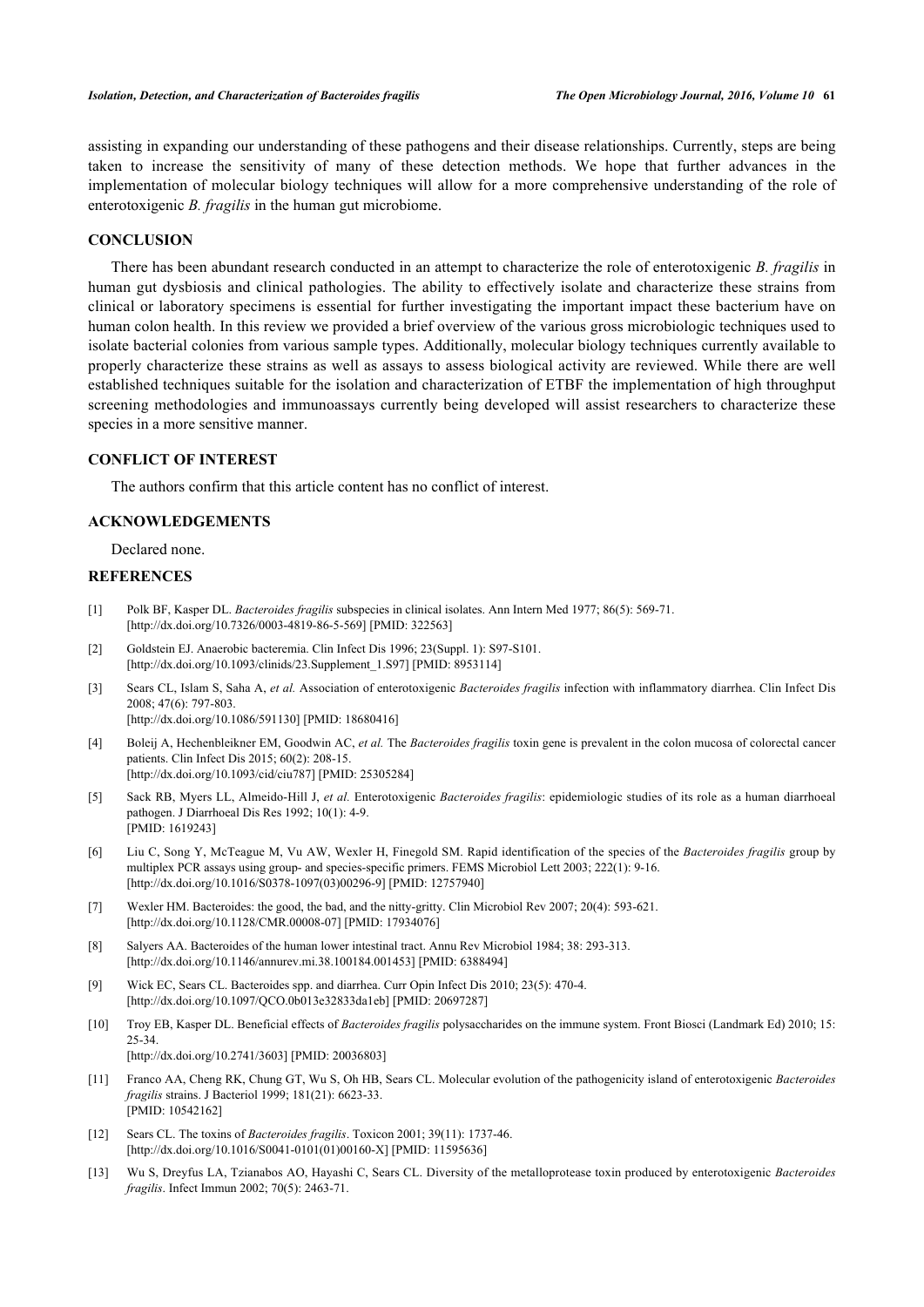#### **62** *The Open Microbiology Journal, 2016, Volume 10 Fathi and Wu*

[\[http://dx.doi.org/10.1128/IAI.70.5.2463-2471.2002\]](http://dx.doi.org/10.1128/IAI.70.5.2463-2471.2002) [PMID: [11953383](http://www.ncbi.nlm.nih.gov/pubmed/11953383)]

- <span id="page-5-0"></span>[14] Sears CL. Enterotoxigenic *Bacteroides fragilis*: a rogue among symbiotes. Clin Microbiol Rev 2009; 22(2): 349-69. [Table of Contents.]. [\[http://dx.doi.org/10.1128/CMR.00053-08](http://dx.doi.org/10.1128/CMR.00053-08)] [PMID: [19366918\]](http://www.ncbi.nlm.nih.gov/pubmed/19366918)
- <span id="page-5-1"></span>[15] Wu S, Shin J, Zhang G, Cohen M, Franco A, Sears CL. The *Bacteroides fragilis* toxin binds to a specific intestinal epithelial cell receptor. Infect Immun 2006; 74(9): 5382-90. [\[http://dx.doi.org/10.1128/IAI.00060-06\]](http://dx.doi.org/10.1128/IAI.00060-06) [PMID: [16926433](http://www.ncbi.nlm.nih.gov/pubmed/16926433)]
- <span id="page-5-2"></span>[16] Wu S, Lim KC, Huang J, Saidi RF, Sears CL. *Bacteroides fragilis* enterotoxin cleaves the zonula adherens protein, E-cadherin. Proc Natl Acad Sci USA 1998; 95(25): 14979-84. [\[http://dx.doi.org/10.1073/pnas.95.25.14979](http://dx.doi.org/10.1073/pnas.95.25.14979)] [PMID: [9844001](http://www.ncbi.nlm.nih.gov/pubmed/9844001)]
- <span id="page-5-3"></span>[17] Wu S, Powell J, Mathioudakis N, Kane S, Fernandez E, Sears CL. *Bacteroides fragilis* enterotoxin induces intestinal epithelial cell secretion of interleukin-8 through mitogen-activated protein kinases and a tyrosine kinase-regulated nuclear factor-kappaB pathway. Infect Immun 2004; 72(10): 5832-9. [\[http://dx.doi.org/10.1128/IAI.72.10.5832-5839.2004\]](http://dx.doi.org/10.1128/IAI.72.10.5832-5839.2004) [PMID: [15385484](http://www.ncbi.nlm.nih.gov/pubmed/15385484)]
- <span id="page-5-4"></span>[18] Myers LL, Firehammer BD, Shoop DS, Border MM. *Bacteroides fragilis*: a possible cause of acute diarrheal disease in newborn lambs. Infect Immun 1984; 44(2): 241-4. [PMID: [6538870\]](http://www.ncbi.nlm.nih.gov/pubmed/6538870)
- <span id="page-5-5"></span>[19] Myers LL, Shoop DS, Firehammer BD, Border MM. Association of enterotoxigenic *Bacteroides fragilis* with diarrheal disease in calves. J Infect Dis 1985; 152(6): 1344-7. [\[http://dx.doi.org/10.1093/infdis/152.6.1344](http://dx.doi.org/10.1093/infdis/152.6.1344)] [PMID: [3905990\]](http://www.ncbi.nlm.nih.gov/pubmed/3905990)
- <span id="page-5-6"></span>[20] Rhee KJ, Wu S, Wu X, *et al.* Induction of persistent colitis by a human commensal, enterotoxigenic *Bacteroides fragilis*, in wild-type C57BL/6 mice. Infect Immun 2009; 77(4): 1708-18. [\[http://dx.doi.org/10.1128/IAI.00814-08\]](http://dx.doi.org/10.1128/IAI.00814-08) [PMID: [19188353](http://www.ncbi.nlm.nih.gov/pubmed/19188353)]
- <span id="page-5-7"></span>[21] Wu S, Rhee KJ, Albesiano E, *et al.* A human colonic commensal promotes colon tumorigenesis *via* activation of T helper type 17 T cell responses. Nat Med 2009; 15(9): 1016-22. [\[http://dx.doi.org/10.1038/nm.2015](http://dx.doi.org/10.1038/nm.2015)] [PMID: [19701202\]](http://www.ncbi.nlm.nih.gov/pubmed/19701202)
- <span id="page-5-8"></span>[22] Wick EC, Rabizadeh S, Albesiano E, *et al.* Stat3 activation in murine colitis induced by enterotoxigenic *Bacteroides fragilis*. Inflamm Bowel Dis 2014; 20(5): 821-34. [\[http://dx.doi.org/10.1097/MIB.0000000000000019\]](http://dx.doi.org/10.1097/MIB.0000000000000019) [PMID: [24704822](http://www.ncbi.nlm.nih.gov/pubmed/24704822)]
- <span id="page-5-9"></span>[23] Toprak NU, Yagci A, Gulluoglu BM, *et al.* A possible role of *Bacteroides fragilis* enterotoxin in the aetiology of colorectal cancer. Clin Microbiol Infect 2006; 12(8): 782-6. [\[http://dx.doi.org/10.1111/j.1469-0691.2006.01494.x\]](http://dx.doi.org/10.1111/j.1469-0691.2006.01494.x) [PMID: [16842574](http://www.ncbi.nlm.nih.gov/pubmed/16842574)]
- <span id="page-5-10"></span>[24] Chen LA, Van Meerbeke S, Albesiano E, *et al.* Fecal detection of enterotoxigenic *Bacteroides fragilis.* Eur J Clin Microbiol Infect Dis 2015; 34(9): 1871-7. [\[http://dx.doi.org/10.1007/s10096-015-2425-7\]](http://dx.doi.org/10.1007/s10096-015-2425-7) [PMID: [26173688](http://www.ncbi.nlm.nih.gov/pubmed/26173688)]
- <span id="page-5-11"></span>[25] Ramamurthy D, Pazhani GP, Sarkar A, *et al.* Case-control study on the role of enterotoxigenic *Bacteroides fragilis* as a cause of diarrhea among children in Kolkata, India. PLoS One 2013; 8(4): e60622. [\[http://dx.doi.org/10.1371/journal.pone.0060622](http://dx.doi.org/10.1371/journal.pone.0060622)] [PMID: [23577134\]](http://www.ncbi.nlm.nih.gov/pubmed/23577134)
- <span id="page-5-12"></span>[26] Myers LL, Shoop DS, Stackhouse LL, *et al.* Isolation of enterotoxigenic *Bacteroides fragilis* from humans with diarrhea. J Clin Microbiol 1987; 25(12): 2330-3. [PMID: [3429625\]](http://www.ncbi.nlm.nih.gov/pubmed/3429625)
- <span id="page-5-13"></span>[27] Weikel CS, Grieco FD, Reuben J, Myers LL, Sack RB. Human colonic epithelial cells, HT29/C1, treated with crude *Bacteroides fragilis* enterotoxin dramatically alter their morphology. Infect Immun 1992; 60(2): 321-7. [PMID: [1730463\]](http://www.ncbi.nlm.nih.gov/pubmed/1730463)
- <span id="page-5-14"></span>[28] Saidi RF, Sears CL. *Bacteroides fragilis* toxin rapidly intoxicates human intestinal epithelial cells (HT29/C1) *in vitro*. Infect Immun 1996; 64(12): 5029-34. [PMID: [8945542\]](http://www.ncbi.nlm.nih.gov/pubmed/8945542)
- <span id="page-5-15"></span>[29] Wu S, Morin PJ, Maouyo D, Sears CL. *Bacteroides fragilis* enterotoxin induces c-Myc expression and cellular proliferation. Gastroenterology 2003; 124(2): 392-400. [\[http://dx.doi.org/10.1053/gast.2003.50047\]](http://dx.doi.org/10.1053/gast.2003.50047) [PMID: [12557145](http://www.ncbi.nlm.nih.gov/pubmed/12557145)]
- <span id="page-5-16"></span>[30] Mundy LM, Sears CL. Detection of toxin production by *Bacteroides fragilis*: assay development and screening of extraintestinal clinical isolates. Clin Infect Dis 1996; 23(2): 269-76. [\[http://dx.doi.org/10.1093/clinids/23.2.269](http://dx.doi.org/10.1093/clinids/23.2.269)] [PMID: [8842262\]](http://www.ncbi.nlm.nih.gov/pubmed/8842262)
- <span id="page-5-18"></span>[31] Tong J, Liu C, Summanen P, Xu H, Finegold SM. Application of quantitative real-time PCR for rapid identification of *Bacteroides fragilis* group and related organisms in human wound samples. Anaerobe 2011; 17(2): 64-8. [\[http://dx.doi.org/10.1016/j.anaerobe.2011.03.004\]](http://dx.doi.org/10.1016/j.anaerobe.2011.03.004) [PMID: [21439390](http://www.ncbi.nlm.nih.gov/pubmed/21439390)]
- <span id="page-5-17"></span>[32] Lee CS, Lee J. Evaluation of new gyrB-based real-time PCR system for the detection of *B. fragilis* as an indicator of human-specific fecal contamination. J Microbiol Methods 2010; 82(3): 311-8. [\[http://dx.doi.org/10.1016/j.mimet.2010.07.012](http://dx.doi.org/10.1016/j.mimet.2010.07.012)] [PMID: [20643165](http://www.ncbi.nlm.nih.gov/pubmed/20643165)]